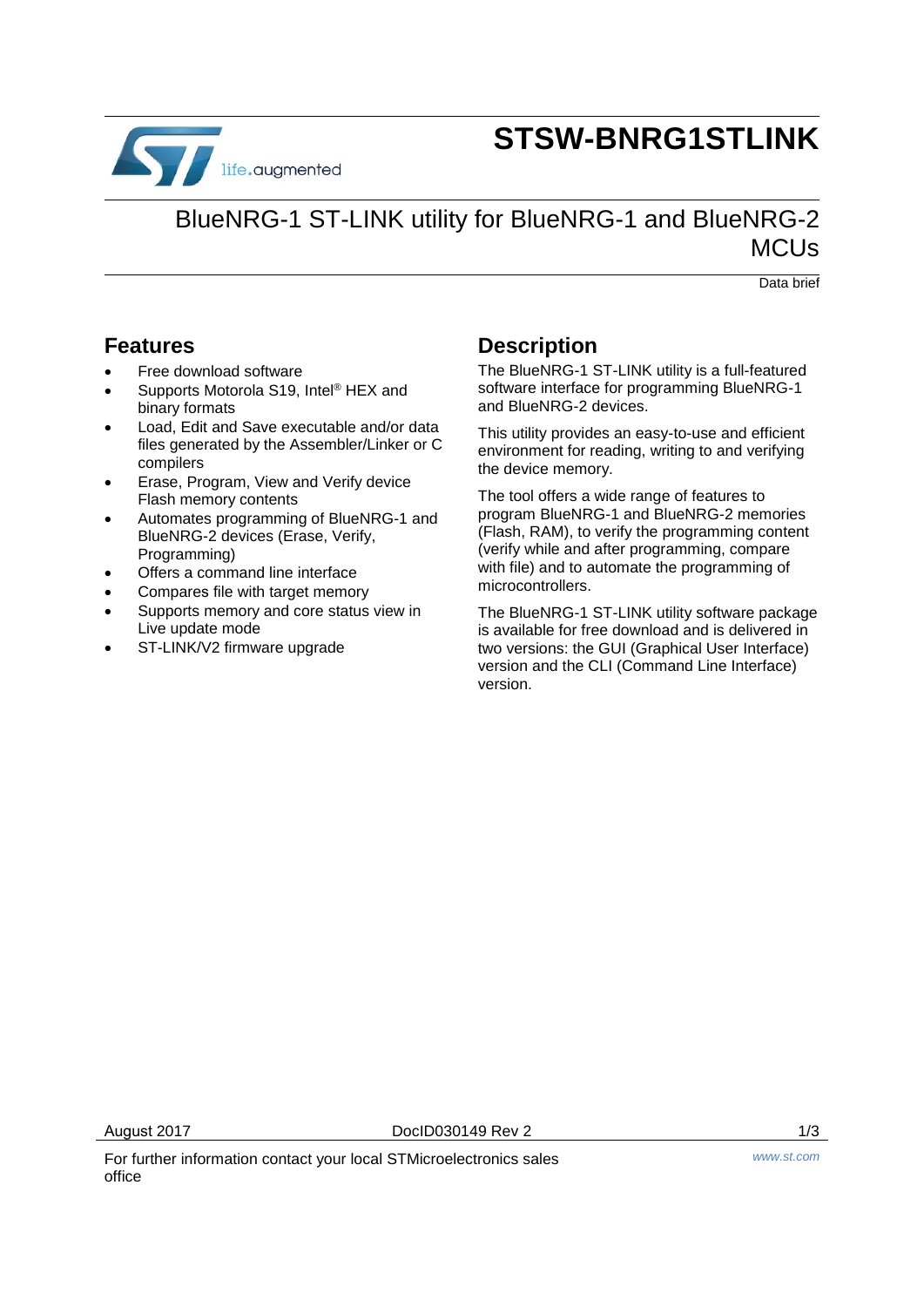## **Revision history**

| <b>Date</b> | <b>Version</b> | <b>Changes</b>                            |
|-------------|----------------|-------------------------------------------|
| 14-Dec-2016 |                | Initial release.                          |
| 30-Aug-2017 |                | Added references to the BlueNRG-2 device. |

#### **Table 1: Document revision history**